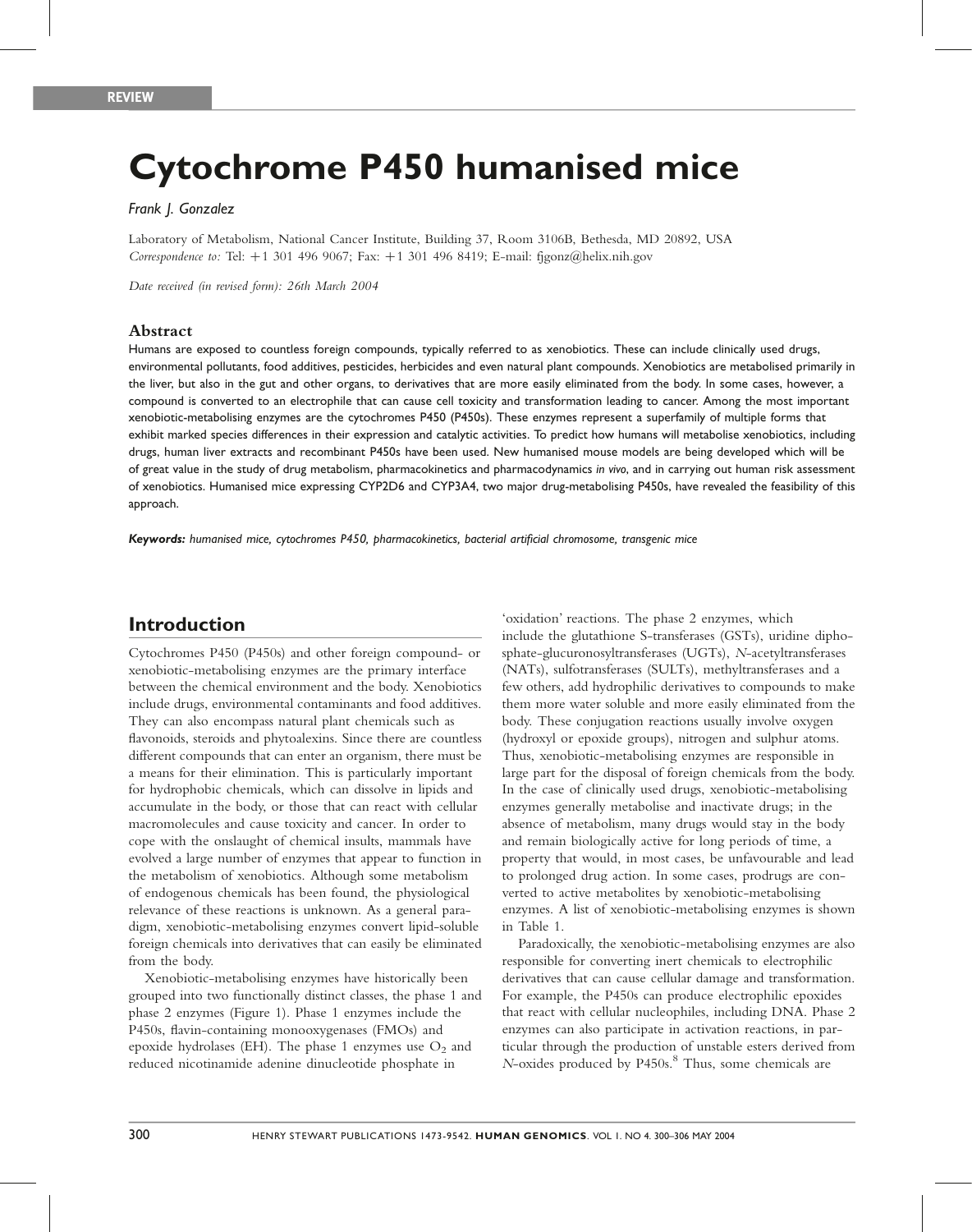

Figure 1. Scheme depicting phase 1 and phase 2 drug metabolism. R1 and R2 can represent any aliphatic or aromatic substituent. SG represents the results of a conjugation reaction by glutathione S-transferase.

inactivated while others are activated to electrophilic derivatives by xenobiotic metabolism.

The ability of xenobiotic-metabolising enzymes to handle many different types of chemicals is due to the fact that a single enzyme can metabolise a large number of different substrates. The substrate-binding site from a single P450 can accommodate different chemical structures. Oxidation can occur at different sites on the same molecule. There is also a high degree of overlapping substrate specificities among these enzymes, whereby a single compound can be metabolised by

| Table 1. List of xenobiotic metabolising enzymes |  |  |
|--------------------------------------------------|--|--|
|--------------------------------------------------|--|--|

several enzymes. Thus, a limited number of P450s are able to metabolise scores of different chemicals, and this could account for the tremendous capacity for mammals with a limited number of enzymes to metabolise many different xenobiotics.

The xenobiotic-metabolising enzymes are important determinants for both the favourable (disease or symptom amelioration induced by drug action) and unfavourable (toxicity and carcinogenicity) responses to foreign chemicals. Patients can differ in both their responses to drugs and their susceptibility to chemically-induced toxicity due to the large degree of inter-individual differences in levels of expression. Since these enzymes activate carcinogens, there could be a difference in susceptibility to cancer which depends on levels of xenobiotic-metabolising enzymes. The latter has been examined by case control epidemiology studies that have attempted to determine the association between cancer and the presence of mutant alleles for xenobiotic-metabolising enzymes. 9,10

There are marked species differences in the expression and catalytic activities of xenobiotic-metabolising enzymes. As a result, rodents and humans can metabolise a single chemical entity quite differently. In fact, even rats and mice, which have been evolutionarily separated by at least 17 million years, have unique sets of xenobiotic-metabolising enzymes. In particular, the xenobiotic-metabolising P450s show a high degree of species differences in the number of genes, regulation of genes and substrate specificities of individual enzymes. <sup>11</sup> In humans, there are a limited number of P450s that are known to metabolise clinically used drugs, and these enzymes exhibit substrate specificities and regulatory patterns that can markedly differ from P450s in mice and rats. In fact, cloning and sequencing of P450s and, more recently, total genome

| <b>Enzymes</b>                         | <b>Reference</b>                              |
|----------------------------------------|-----------------------------------------------|
| Phase I                                |                                               |
| Cytochrome P450s (P450 or CYP)         | http://drnelson.utmem.edu/CytochromeP450.html |
| Flavin-containing monooxygenases (FMO) |                                               |
| Epoxide hydrolases (mEH, sEH)          | $\overline{2}$                                |
| <b>Phase 2 'transferases'</b>          |                                               |
| Sulfotransferases (SULT)               | $\overline{\mathbf{3}}$                       |
| UDP-glucuronosyltransferases (UGT)     | $\overline{4}$                                |
| Glutathione S-transferases (GST)       | 5                                             |
| NAD(P)H-quinone oxidoreductase (NQO)   | 6                                             |
| N-acetyltransferases (NAT)             | $\overline{7}$                                |

mEH and sEH are microsomal and soluble epoxide hydrolase.

Abbreviations: UDP = uridine diphosphate;  $NAD(P)H$  = reduced nicotinamide adenine dinucleotide (phosphate).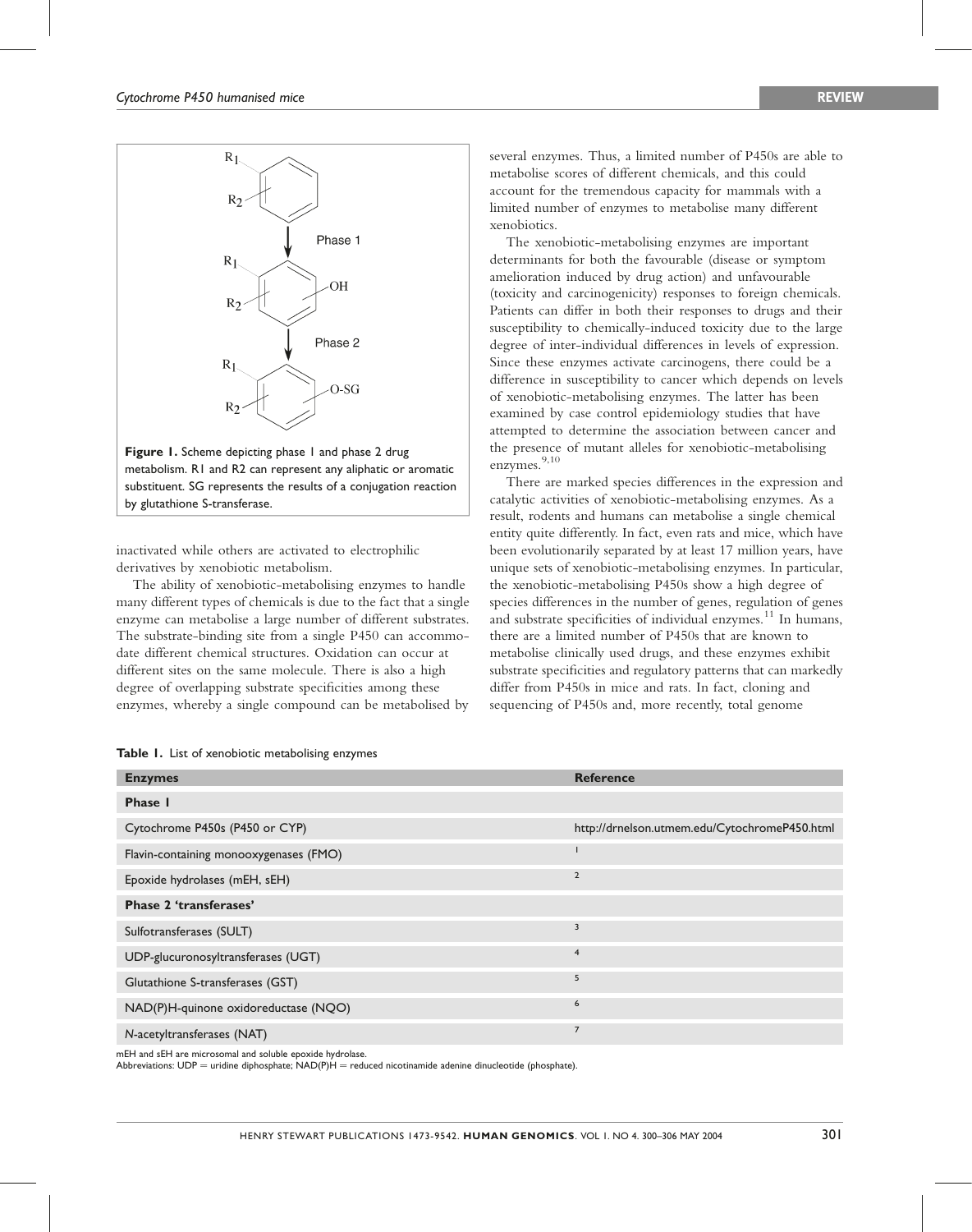sequencing have revealed 102 putatively functional genes and 88 pseudogenes in the mouse and 57 putatively functional genes and 58 pseudogenes in the human. <sup>12</sup> Thus, humans have fewer functional P450s genes than mice, an interesting fact that may help to develop a hypothesis on the driving forces of the evolution of xenobiotic-metabolising enzymes.<sup>11</sup> The human P450s also exist in a number of allelic forms, and in some cases where there are mutant gene-inactivating mutations, these lead to P450 polymorphisms (http://www.imm.ki.se/CYPalleles). The major P450s involved in drug metabolism are CYP2C8, CYP2C9, CYP2C19, CYP2D6 and CYP3A4. Those P450s that are mainly involved in the metabolism of toxicants and carcinogens are CYP1A1, CYP1A2, CYP1B1, CYP2A6 and CYP2E1. The major polymorphic P450s are CYP2A6, CYP2C9, CYP2D6 and CYP2C19. Other P450s exhibit marked inter-individual differences in levels of expression which are not due to polymorphisms, notably CYP3A4.<sup>13</sup>

Since drugs are metabolised and inactivated by P450s, these enzymes dictate the rate of drug elimination. In many cases, a patient must take more than one medication, and this can result in drug interactions if both agents are metabolised by the same P450. This phenomenon, referred to as 'drug interactions', can lead to toxicity due to inhibition of metabolism and the resultant high and sustained serum levels of one of the drugs. Thus, it is critical to determine which P450 is responsible for metabolising a particular drug. In fact, it is now routine practice for pharmaceutical companies to establish which P450s metabolise a drug before it is subjected to clinical trials.

Over the past ten years, it has become standard practice to determine how a drug candidate is metabolised and which P450 form is responsible for its metabolism. This aids in the prediction of drug safety. In particular, by knowing how a drug is metabolised, it is possible to determine whether there will be drug interactions and whether there may be problems with inter-individual differences in metabolism and clearance caused by P450 polymorphisms. The best scenario for a drug company is to develop a drug that is metabolised by several forms of P450. To determine how a drug candidate is metabolised, human liver slices, human liver hepatocytes and human liver microsomes can be used in conjunction with inhibitors of specific P450 forms and antibodies to specific P450s. <sup>1</sup><sup>4</sup> Recombinant human P450s, expressed in systems such as baculovirus, have also gained widespread use. 15,16 In practice, both human liver-derived cells and extracts and recombinant P450s are used to determine how a compound is metabolised. High-throughput robotic screening procedures have been developed using recombinant P450s in order to predict how drug candidates will be metabolised in humans. To determine which P450 has the highest rate of metabolism for a particular compound, standard Michaelis–Menton kinetics are used to estimate the relative rate of clearance or Km/Vmax. In addition, it should also be noted that computer modelling has been of some value in predicting metabolism with certain human P450s, such as CYP2C9 and CYP2D6.<sup>17</sup>

## Humanised mice

Two strategies can be used to produce a humanised mouse. Historically, placing the cDNA behind a tissue-specific promoter has been used to make transgenic mice by standard pronuclei injection of recombinant DNA. For example, the rat albumin or mouse transthyretin promoter can be used to make transgenic mice that would allow for tissue-specific expression in liver. As an example, the human foetal CYP3A7 was expressed in liver using a metallothionein-1 promoter.<sup>18</sup> A second strategy for making humanised mice is to use genomic clones containing the complete gene upstream sequences that include all *cis*-acting regulatory elements. For example, a bacterial artificial chromosome (BAC) clone can be successfully used to generate a transgenic mouse. This would allow for tissue-specific and inducible regulation of the transgene and thus is the preferred method for making a humanised mouse that would be the most biologically predictive. The gene of choice can be found on the Celera or public human gene sequence databases, and a suitable BAC clone containing the full gene and its regulatory elements identified and used as a transgene. The BAC clone containing the full gene should not contain other gene open reading frames. Several transgenic founders (independent offspring derived from the egg injections) should be characterised to find a line that exhibits expression of the transgene in a tissue-specific manner that reflects the expression found in humans. In the experience of the author, BAC transgenes are stable and expressed over many generations.

## CYP2D6-humanised mice

Mice contain nine  $Cyp2D$  genes; however, none of these genes appear to encode P450s with catalytic activities similar to CYP2D6, the only CYP2D gene product expressed in humans. <sup>12</sup>,<sup>19</sup> In the absence of this activity, humanised mice can be developed by insertion of the CYP2D6 gene into the wild-type mouse genome. A CYP2D6-humanised mouse was produced using a lambda phage genomic clone containing the wild-type CYP2D6 gene.<sup>20</sup> Interestingly, several founder lines were produced, all expressing CYP2D6 protein in liver. A couple of these lines also expressed the enzyme in kidney, however, and one expressed CYP2D6 in the liver, kidney and small intestine —known sites of expression of this P450 in humans. <sup>21</sup> This latter line was used to determine the activity of CYP2D6 toward debrisoquine, an antihypertensive betaadrenoceptor blocking drug that is metabolised by CYP2D6 primarily through 4-hydroxylation. This reaction has been used for many years as an in vivo and in vitro metabolic probe for CYP2D6, since the discovery in 1977 of the CYP2D6 polymorphism. <sup>22</sup> The humanised mice were able to efficiently metabolise debrisoquine, with pharmacokinetic parameters and urinary metabolite levels reflective of human extensive metabolisers of debrisoquine. <sup>21</sup> To analyse the metabolism of debrisoquine in vivo, pharmacokinetic (PK) analysis was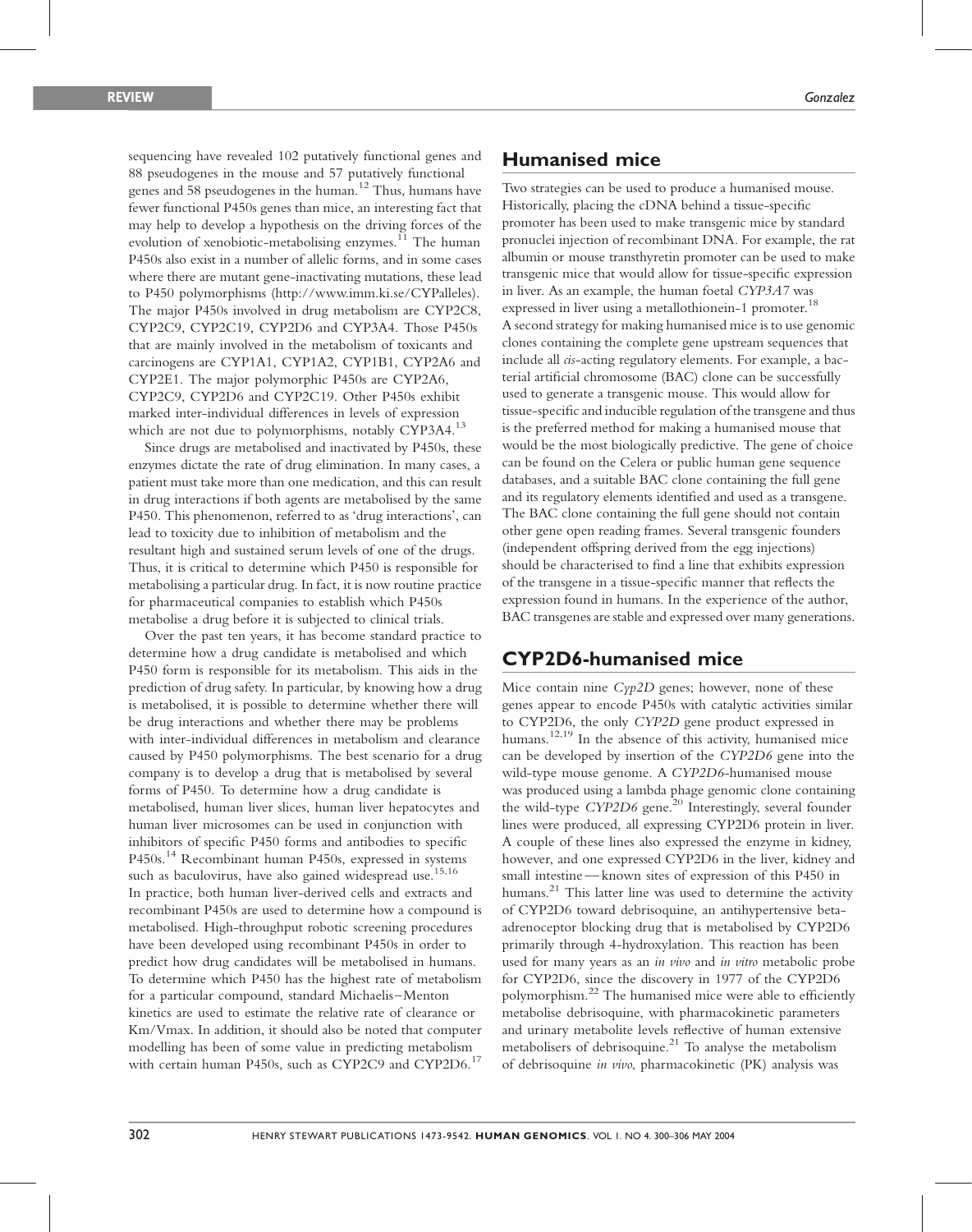carried out. Mice are administered debrisoquine by oral gavage and blood samples taken at various times and subjected to analysis by liquid chromatography-mass spectrometry/mass spectrometry. These studies revealed that mice having two copies of the transgene cluster had a low area under the curve (AUC) for debrisoquine and a high AUC for 4 hydroxydebrisoquine, while wild-type mice produced little of the metabolite and had a high AUC for the parent compound (Figure 2). Mice hemizygous for the transgene cluster were intermediate between wild-type and homozygote.

A second measure of debrisoquine metabolism in vivo is determination of the metabolic ratio (MR) of debrisoquine/ 4-hydroxydebrisoquine in the urine, the standard method for analysing debrisoquine metabolism in humans. This analysis revealed that the MR in wild-type mice was around 10 and that of CYP2D6-humanised mice, both homozygous and hemizygous, was about 1; the latter value is similar to that found in human extensive metabolisers. These studies confirm that wild-type mice are similar to human poor metabolisers of debrisoquine, and that CYP2D6-humanised mice are similar to extensive metabolisers.These studies establish the feasibilityof using human genomic clones for the production of P450 humanised mice that exhibit in vivo metabolic activity that is

similar to humans. Humanised mice have also been used to determine the mechanism of tissue-specific expression of CYP2D6. The CYP2D6 transgene was bred into aliver-specific null mouse for hepatocyte-enriched nuclear factor 4alpha (HNF4alpha).<sup>23</sup> Mice lacking expression of HNF4alpha in the liver have markedly decreased expression of the CYP2D6 transgene, indicating a role for this factor in the control of the liver-specific expression of CYP2D6 (Figure 3). Expression is not lost in the absence of HNF4alpha, however, indicating that other liver-enriched factors may have a role in its expression.

CYP2D6 metabolises a large number of drugs that are used in the treatment of psychiatric disorders, including the antidepressants amitriptyline, fluoxetine and imipramine, and the neuroleptic agents haloperidol and risperidone. In addition, CYP2D6 carries out the demethylation of codeine to the more potent analgesic morphine. These data suggested that endogenous neurochemical substrates may exist for CYP2D6. Molecular modelling has been used to analyse CYP2D6 substrates. This revealed that 5-methoxytryptamine (5-MT) is a potential substrate for this P450. Indeed, 5-MT was found to be demethylated to 5-hydroxytryptamine (5-HT), also called serotonin, by recombinant CYP2D6 and transgenic CYP2D6.<sup>24</sup> Conversion of 5-MT to 5-HT occurs



Figure 2. The pharmacokinetics of debrisoquine in CYP2D6-humanised mice. Time course of serum concentrations of (A) debrisoquine (DEB) and (B) 4-hydroxydebrisoquine (4-OH-DEB) from wild-type, CYP2D6-humanised heterozygous and CYP2D6-humanised homozygous mice after one single oral administration of DEB (2.5 mg/kg). Venous blood was obtained 0, 0.5, 1, 2, 4, 6, 8, 12 and 24 hours after DEB administration. Values represent the mean and the vertical lines the standard errors of the mean of DEB and 4-OH-DEB from three mice.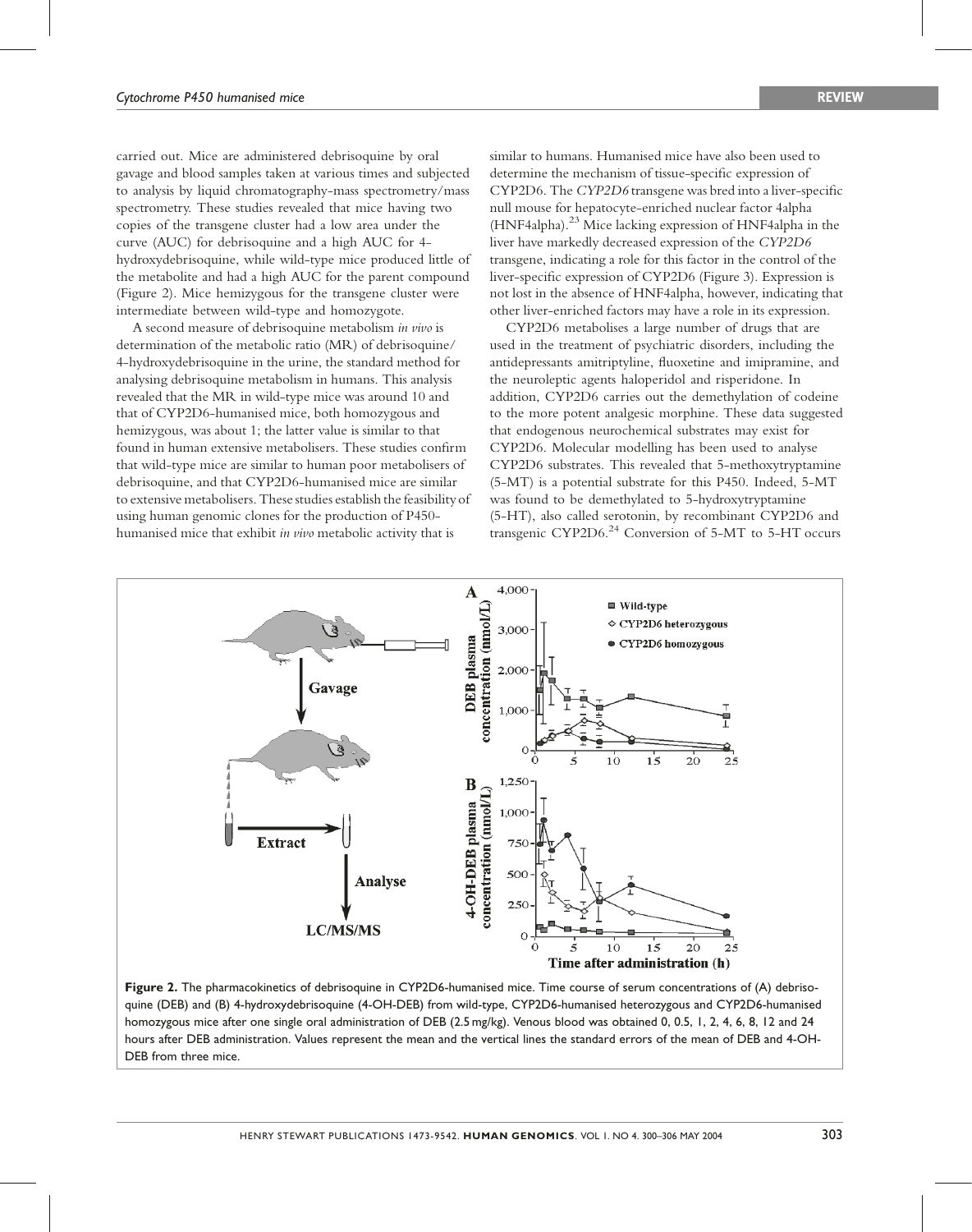

Figure 3. Regulation of the CYP2D6 transgene by HNF4alpha. The figure shows a Northern blot analysis of mouse liver HNF4alpha expression. Hepatic RNAs (10 mcg) from HNF4alpha wild-type:CYP2D6  $+/-$  (lanes 1, 2); HNF4alpha liver-null:CYP2D6  $+/-$  (lanes 3, 4); HNF4alpha wild-type:- $CYP2D6$   $-/-$  (lanes 5, 6); and HNF4alpha liver-null:CYP2D6  $-/-$  (lanes 7, 8) were separated on a 1 per cent agarose gel, transferred to a nylon membrane and hybridised with an HNF4alpha exons 4 and 5 cDNA probe. HNF4alpha was completely deleted after Cre-mediated recombination. Betaactin was used as a loading control. Western blot analysis of CYP2D6 protein expression in liver microsomal protein (40 mcg) derived from the same groups of mice as those used for RNA analysis. Deletion of HNF4alpha resulted in a loss of more than 50 per cent of CYP2D6 protein expression. The blots were re-probed with an antibody to CYP2E1 in order to verify loading and the presence of microsomal proteins in all the samples.

at a higher rate in the CYP2D6-humanised mice as compared with the wild-type mice. These studies revealed a new role for CYP2D6 in the serotonin–melatonin cycle.

# CYP3A4-humanised mice

CYP3A4 is the most important of the human P450s for the metabolism of drugs. It is the most abundantly expressed P450 in human liver microsomes and is known to metabolise more than 60 per cent of all therapeutic drugs used in the treatment of many disorders, including hypercholesterolaemia (statin drugs), bacterial infections (erythromycin) and autoimmunity (cyclosporine). Thus, the potential for drug interactions is great and is of concern for the development of new drugs. 25 In humans, four CYP3A P450s are expressed: CYP3A4, CYP3A5, CYP3A7 and CYP3A43. Interestingly, mice have eight CYP3A genes.<sup>12</sup> The most abundantly

expressed CYP3A gene in humans is CYP3A4. This P450 is especially of interest because it is not only expressed in liver, but also in the gut, where it can metabolise a large number of orally administered drugs.

To generate mice that express human CYP3A4, a BAC was used as a transgene. <sup>26</sup> These mice expressed high levels of CYP3A4 protein in the small intestine. Surprisingly, little expression was found in the liver, a major site of CYP3A4 expression in humans; however, recent studies have revealed constitutive and inducible expression in the livers of female mice (Yu et al., unpublished results). To evaluate CYP3A4 catalytic activity, the drug midazolam was used, since it is a standard probe for CYP3A4 activity in humans. <sup>27</sup> Midazolam is oxidised at the 4 and 1' positions by CYP3A4. The pharmacokinetics of midazolam metabolism were determined upon oral administration of the drug. Differences in AUC for the parental compound and the primary 1'-hydroxymidazolam were detected between the CYP3A4-humanised and wildtype mice, indicating that the trangenics have a higher rate of midazolam metabolism and clearance (Figure 4). No differences were observed between the transgenic mice and wildtype mice when the drug was administered intravenously. These mice will aid in the in vivo analysis of orally administered drugs that are substrates for CYP3A4. They will also be of value in determining the mechanism of tissue-specific and inducible regulation of the CYP3A4 gene.

# **Conclusions**

Xenobiotic-metabolising enzymes are the interface between humans and their chemical environment. While they are absolutely required for the elimination of clinically used drugs, they can lead to adverse drug effects due to drug interactions and polymorphisms. These enzymes are also responsible for the activity of chemical carcinogens. Thus, drugs and chemicals to be used in humans must carefully be tested to determine how they will be metabolised. While in vitro systems have been developed to predict human metabolism of drugs, analysis of drug metabolism in vivo, using rodents, can lead to uncertainty due to species differences in xenobiotic-metabolising enzymes. Humanised mice expressing human P450s can be used to fill the gap between in vitro and in vivo testing systems. The CYP2D6 and CYP3A4-humanised mouse models validate the production and use of these new models for the study of in vivo pharmacogenetics. The challenge remains, however, to produce fully humanised mice in which the endogenous mouse genes are knocked out. While targeted gene disruption has been used to knock out the CYP1 family and CYP2E1, most of the CYP2 subfamilies in mice consist of multiple genes. For example, the CYP2 and CYP3A loci in mice consist of nine and eight genes, respectively, spanning hundreds of kilobases of DNA. Thus, standard gene knockout technology cannot be used to delete the whole subfamily. While each gene can be disrupted,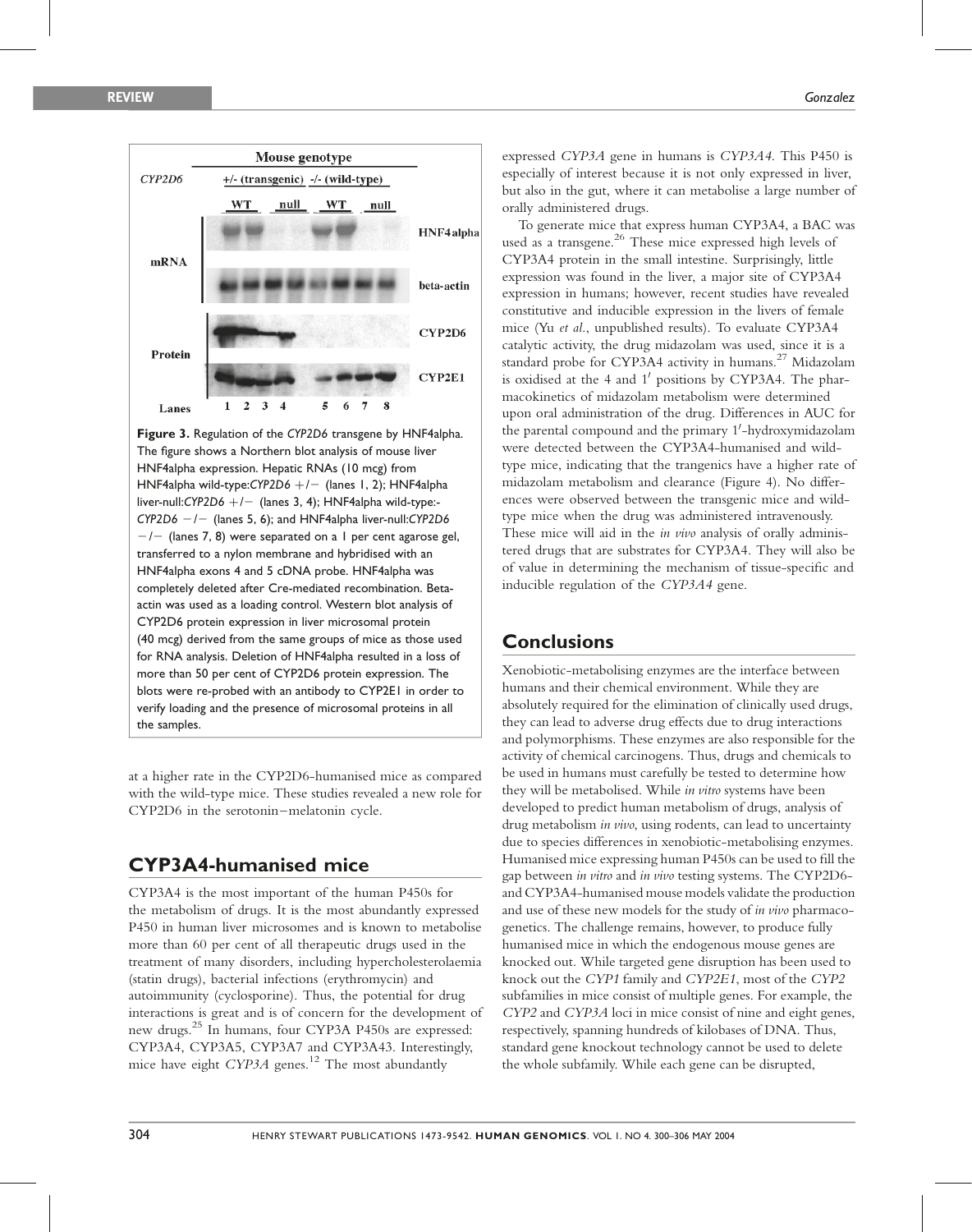

Figure 4. The pharmacokinetics of midazolam in CYP3A4-humanised mice. The graphs show the time course of the serum concentrations of (A) midazolam and (B) I'-hydroxymidazolam (I'-OH-MDZ) from wild-type (WT), CYP3A4-humanised mice (Tg-CYP3A4) after one single oral administration of midazolam. Venous blood was obtained 0, 0.5, 1, 2, 4, 6, 8, 12 and 24 hours after administration. Values represent the mean and the vertical lines the standard errors of the mean of midazolam and 1 0 -OH-MDZ from three mice. Note the higher maximal concentration (Cmax) for midazolam in WT mice compared with Tg-CYP3A4 mice.

the modified genes can never be joined on a single chromosome due to their proximities. Nevertheless, the Cre-loxP strategy is a method that can allow a large segment of DNA containing the whole P450 subfamily to be deleted.<sup>28</sup> LoxP sites are inserted at each end of the P450 locus by consecutive transfection of



Figure 5. Use of the Cre-loxP strategy to delete an entire subfamily of P450 genes. The individual genes are denoted by rectangles and the loxP sites by triangles. The sequence of the locus can be obtained from the public or Celera database, and bacterial artificial chromosome clones that flank the complete cluster of genes can be chosen. LoxP sites are introduced by use of in vivo recombination to generate constructs for transfection into embryonic stem (ES) cells.<sup>29</sup> This is carried out by two consecutive transfections into ES cells followed by treatment with Cre recombinase to delete the DNA between the loxP sites. The ES cells can then be used to make a knockout mouse.

recombinant DNAs into embryonic stem (ES) cells using standard protocols (Figure 5).<sup>29</sup> The intervening segment of DNA can be deleted in ES cells using transfected Cre recombinase. Alternatively, deletion can be carried out in the mouse embryo oradult mouse usingaCre recombinase transgene. By use of this method, all of the non-essential xenobiotic-metabolising P450s can be deleted and replaced with their human counterparts, leading to a fully P450-humanised mouse.

#### $©$  United States Federal Government

### **References**

- 1. Ziegler, D.M. (2002), 'An overview of the mechanism, substrate specificities, and structure of FMOs', Drug Metab. Rev. Vol. 34, pp. 503–511.
- 2. Fretland, A.J. and Omiecinski, C.J. (2000), 'Epoxide hydrolases: Biochemistry and molecular biology', Chem. Biol. Interact. Vol. 129, pp. 41–59.
- 3. Nagata, K. and Yamazoe, Y. (2000), 'Pharmacogenetics of sulfotransferase', Annu. Rev. Pharmacol. Toxicol. Vol. 40, pp. 159–176.
- 4. King, C.D., Rios, G.R., Green, M.D. et al. (2000), 'UDP-glucuronosyltransferases', Curr. Drug Metab. Vol. 1, pp. 143–161.
- 5. Strange, R.C., Spiteri, M.A. and Ramachandran, S. (2001), 'Glutathione-S-transferase family of enzymes', Mutat. Res. Vol. 482, pp. 21–26.
- 6. Ross, D., Kepa, J.K. and Winski, S.L. (2000), 'NAD(P)H:quinone oxidoreductase 1 (NQO1): Chemoprotection, bioactivation, gene regulation and genetic polymorphisms', Chem. Biol. Interact. Vol. 129, pp. 77–97.
- 7. Hein, D.W. (2002), 'Molecular genetics and function of NAT1 and NAT2: Role in aromatic amine metabolism and carcinogenesis', Mutat. Res. Vol. 506/507, pp. 65–77.
- 8. Guengerich, F.P. and Shimada, T. (1998), 'Activation of procarcinogens by human cytochrome P450 enzymes', Mutat. Res. Vol. 400, pp. 201–213.
- 9. Sheweita, S.A. and Tilmisany, A.K. (2003), 'Cancer and phase II drugmetabolizing enzymes', Curr. Drug Metab. Vol. 4, pp. 45–58.
- 10. Clapper, M.L. (2000), 'Genetic polymorphism and cancer risk', Curr. Oncol. Rep. Vol. 2, pp. 251–256.
- 11. Gonzalez, F.J. and Nebert, D.W. (1990), 'Evolution of the P450 gene superfamily: Animal-plant warfare, molecular drive and human genetic differences in drug oxidation', Trends Genet. Vol. 6, pp. 182–186.